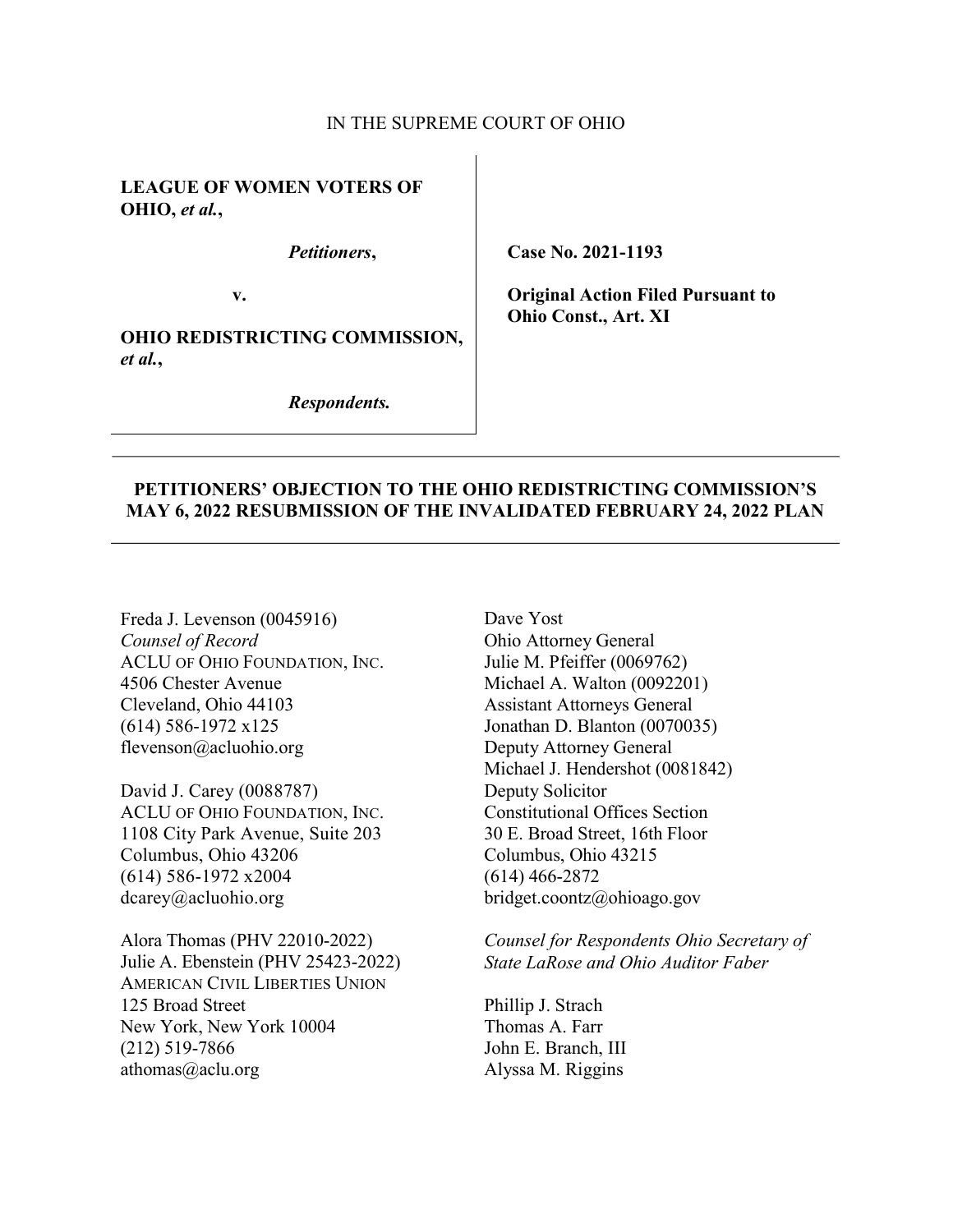Robert D. Fram (PHV 25414-2022) Donald Brown (PHV 25480-2022) David Denuyl (PHV 25452-2022) Joshua González (PHV 25424-2022) COVINGTON & BURLING, LLP Salesforce Tower 415 Mission Street, Suite 5400 San Francisco, California 94105 (415) 591-6000 rfram@cov.com

Alexander Thomson (PHV 25462-2022) COVINGTON & BURLING, LLP One CityCenter 850 Tenth Street, NW Washington, District of Columbia 20001 (202) 662-5425 ajthomson@cov.com

Anupam Sharma (PHV 25418-2022) Yale Fu (PHV 25419-2022) COVINGTON & BURLING, LLP 3000 El Camino Real 5 Palo Alto Square, 10<sup>th</sup> Floor Palo Alto, California 94306 (650) 632-4700 asharma@cov.com

Counsel for Petitioners

NELSON MULLINS RILEY & SCARBOROUGH, LLP 4140 Parklake Ave., Suite 200 Raleigh, North Carolina 27612 (919) 329-3812 phil.strach@nelsonmullins.com

Counsel for Respondents House Speaker Robert R. Cupp and Senate President Matt Huffman

Dave Yost Ohio Attorney General

John W. Zeiger (0010707) Marion H. Little, Jr. (0042679) Christopher J. Hogan (0079829) ZEIGER, TIGGES & LITTLE LLP 3500 Huntington Center 41 South High Street Columbus, Ohio 43215 (614) 365-9900 (Fax) (614) 365-7900 zeiger@litohio.com

Counsel for Respondent Governor Mike DeWine

C. Benjamin Cooper (0093103) Charles H. Cooper Jr. (0037295) Chelsea C. Weaver (0096850) COOPER & ELLIOTT LLC 305 West Nationwide Boulevard Columbus, Ohio 43215 (614) 481-6000 benc@cooperelliott.com

Special Counsel for Respondents Senator Vernon Sykes and House Minority Leader Allison Russo

Dave Yost Ohio Attorney General

Erik J. Clark (0078732) Ashley Merino (0096853)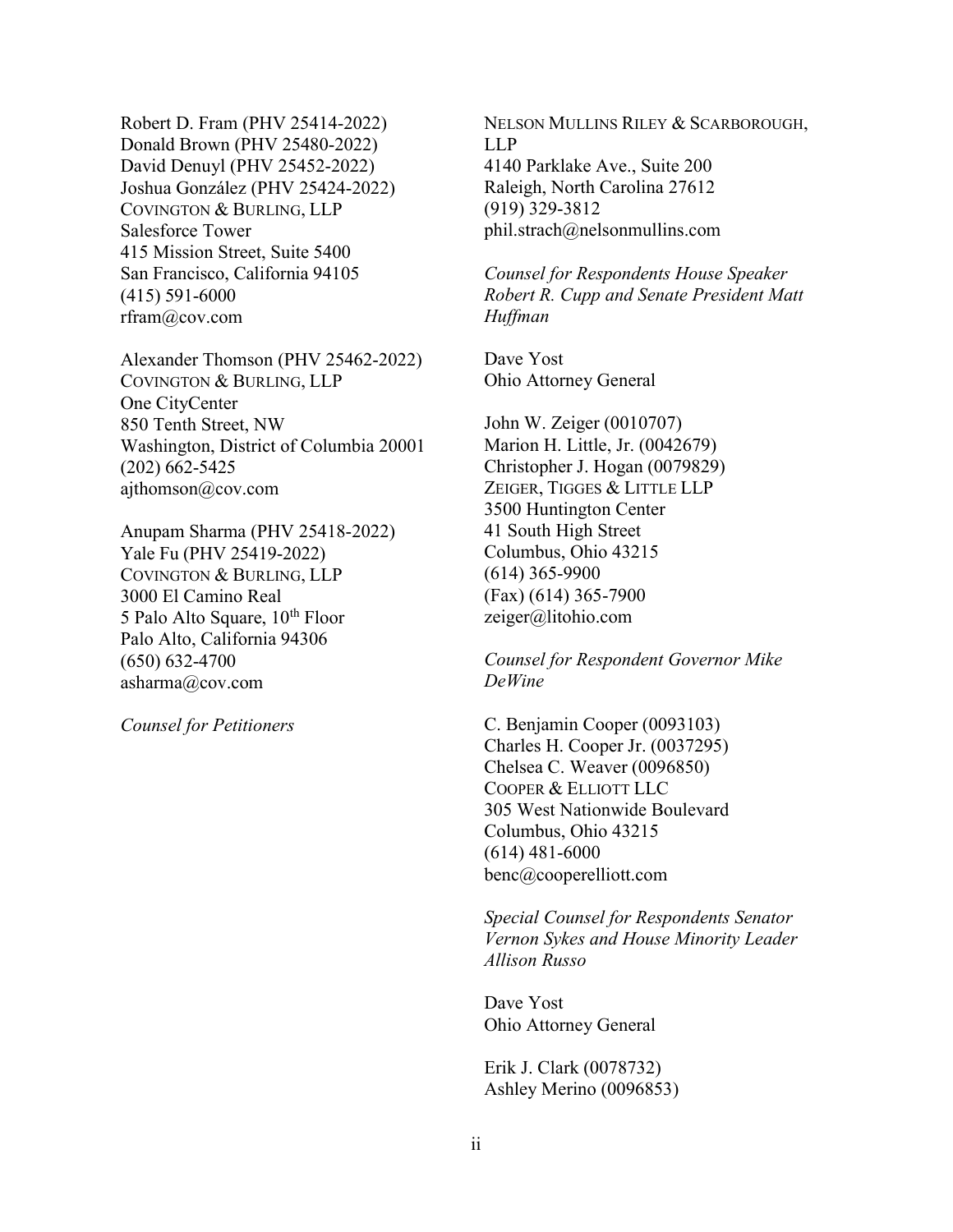ORGAN LAW LLP 1330 Dublin Road Columbus, Ohio 43215 (614) 481-0900 ejclark@organlegal.com amerino@organlegal.com

Special Counsel to Attorney General Dave Yost

Counsel for Respondent The Ohio Redistricting Commission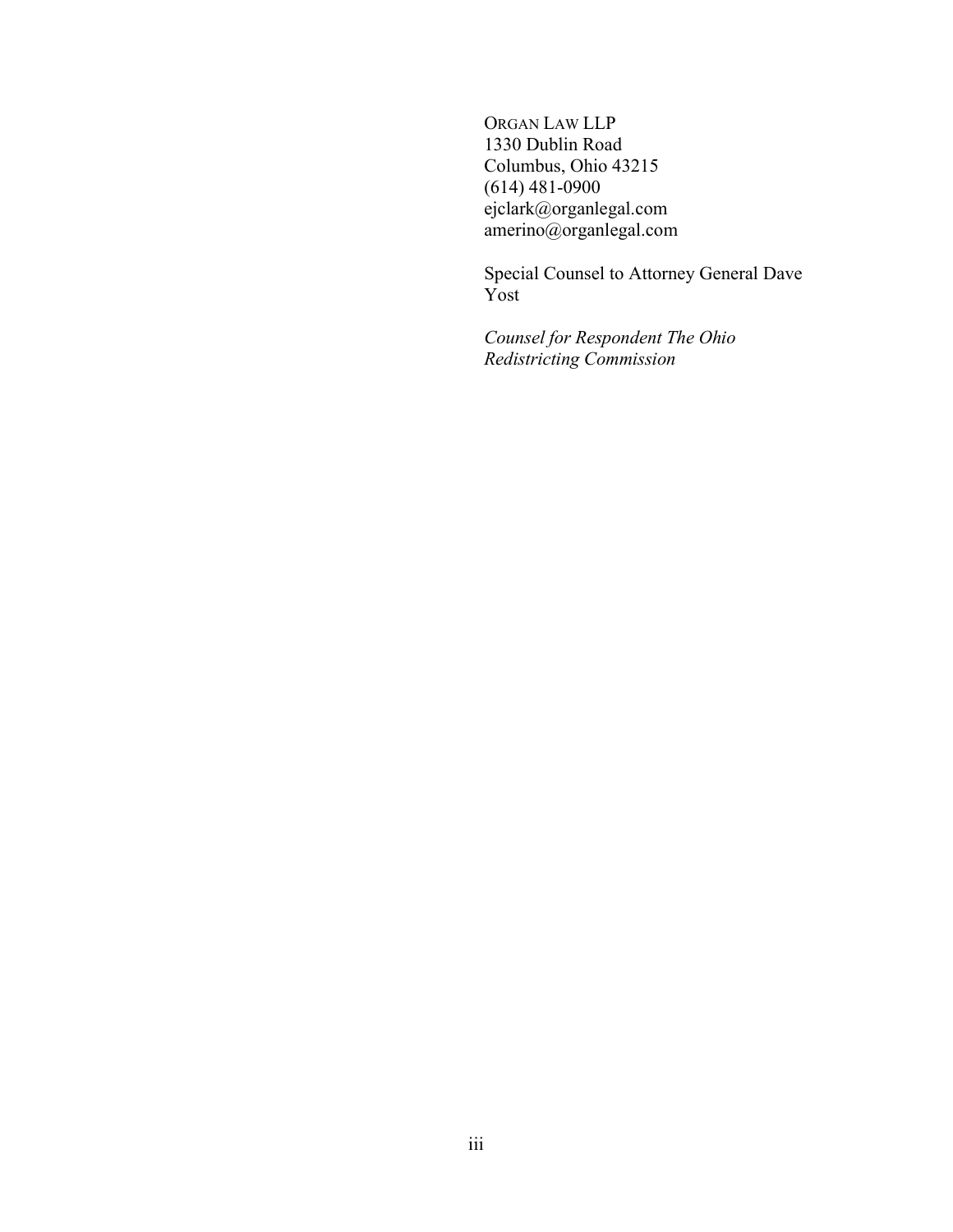Petitioners League of Women Voters of Ohio, et al. ("Petitioners"), hereby object to the resubmitted February 24, 2022 Plan ("the Resubmitted Plan") by the Ohio Redistricting Commission ("the Commission").

 This plan was previously rejected by this Court. On March 16, 2022 this Court invalidated this plan pursuant to Sections 6(A) and 6(B) of article XI of the Ohio Constitution. League of Women Voters of Ohio v. Ohio Redistricting Comm., Chio St.3d , 2022-Ohio-789, N.E.3d  $( League III)$  | 2. For the reasons set forth in *League III*, the Resubmitted Plan is invalid under Article XI, Sections 6(A) and 6(B).

Respondents have provided no new substantive reasons to question the soundness of this Court's reasoning or conclusions in its prior opinions. Petitioners therefore respectfully request that this Court once again invalidate the February 24, 2022 Plan as re-submitted by the Commission on May 6, 2022.

Dated: May 6, 2022

Robert D. Fram (PHV 25414-2022) Donald Brown (PHV 25480-2022) Joshua González (PHV 25424-2022) David Denuyl (PHV 25452-2022) Juliana Goldrosen (PHV 25193-2022) Salesforce Tower 415 Mission Street, Suite 5400 San Francisco, CA 94105-2533 (415) 591-6000 rfram@cov.com

Alexander Thomson (PHV 25462-2022) One CityCenter 850 Tenth Street, NW Washington, DC 20001-4956 (202) 662-5425 ajthomson@cov.com

Respectfully submitted,

/s/ Freda J. Levenson Freda J. Levenson (0045916) ACLU OF OHIO FOUNDATION, INC. 4506 Chester Avenue Cleveland, Ohio 44103 (614) 586-1972 x125 flevenson@acluohio.org

David J. Carey (0088787) ACLU OF OHIO FOUNDATION, INC. 1108 City Park Avenue, Suite 203 Columbus, OH 43206 (614) 586-1972 x2004 dcarey@acluohio.org

Alora Thomas (PHV 22010-2022) Julie A. Ebenstein (PHV 25423-2022) AMERICAN CIVIL LIBERTIES UNION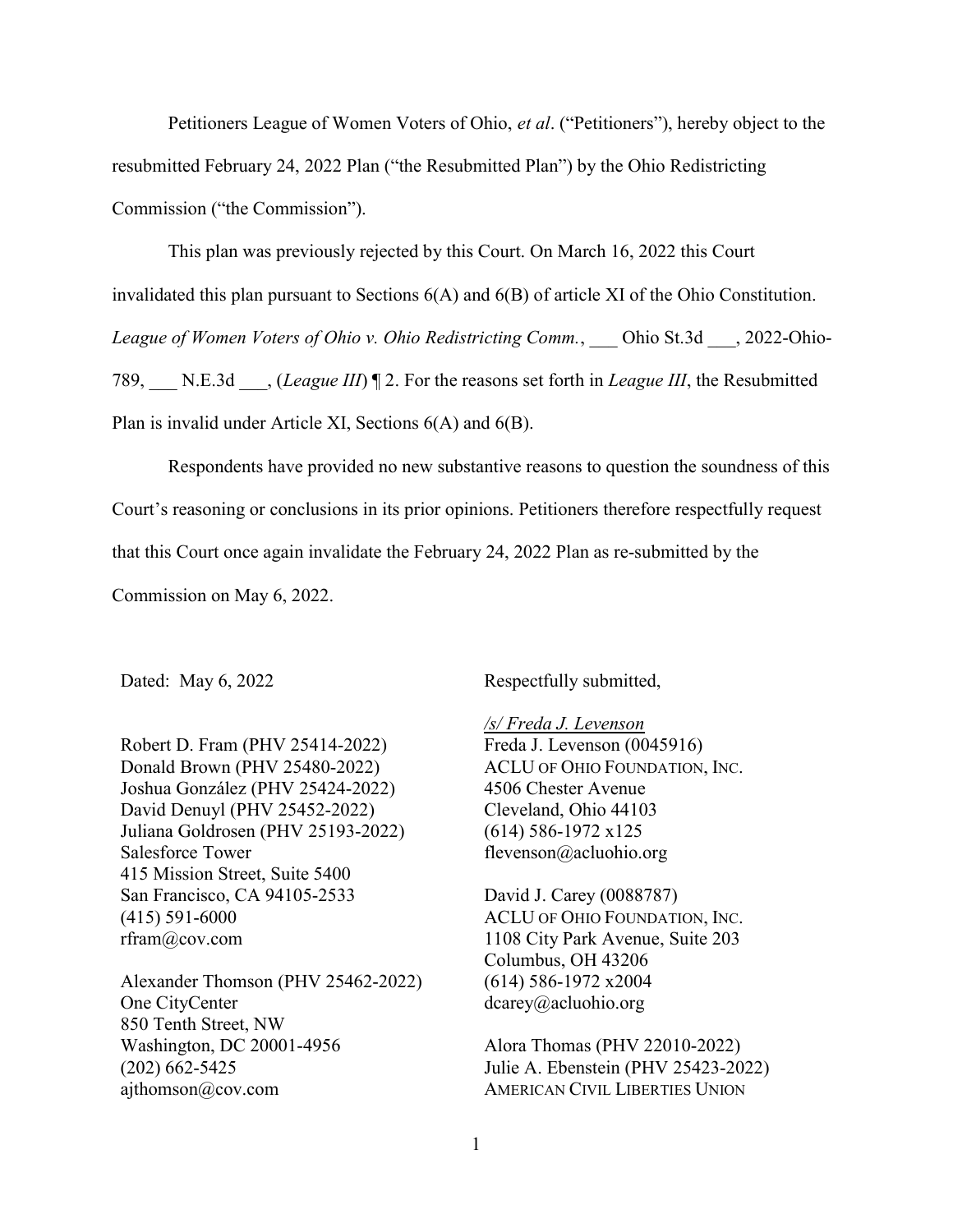Anupam Sharma (PHV 25418-2022) Yale Fu (PHV 25419-2022) COVINGTON & BURLING, LLP 3000 El Camino Real  $5$  Palo Alto Square,  $10^{\rm th}$  Floor Palo Alto, California 94306 (650) 632-4700 asharma@cov.com

125 Broad Street New York, NY 10004 (212) 519-7866 athomas@aclu.org

Counsel for Petitioners